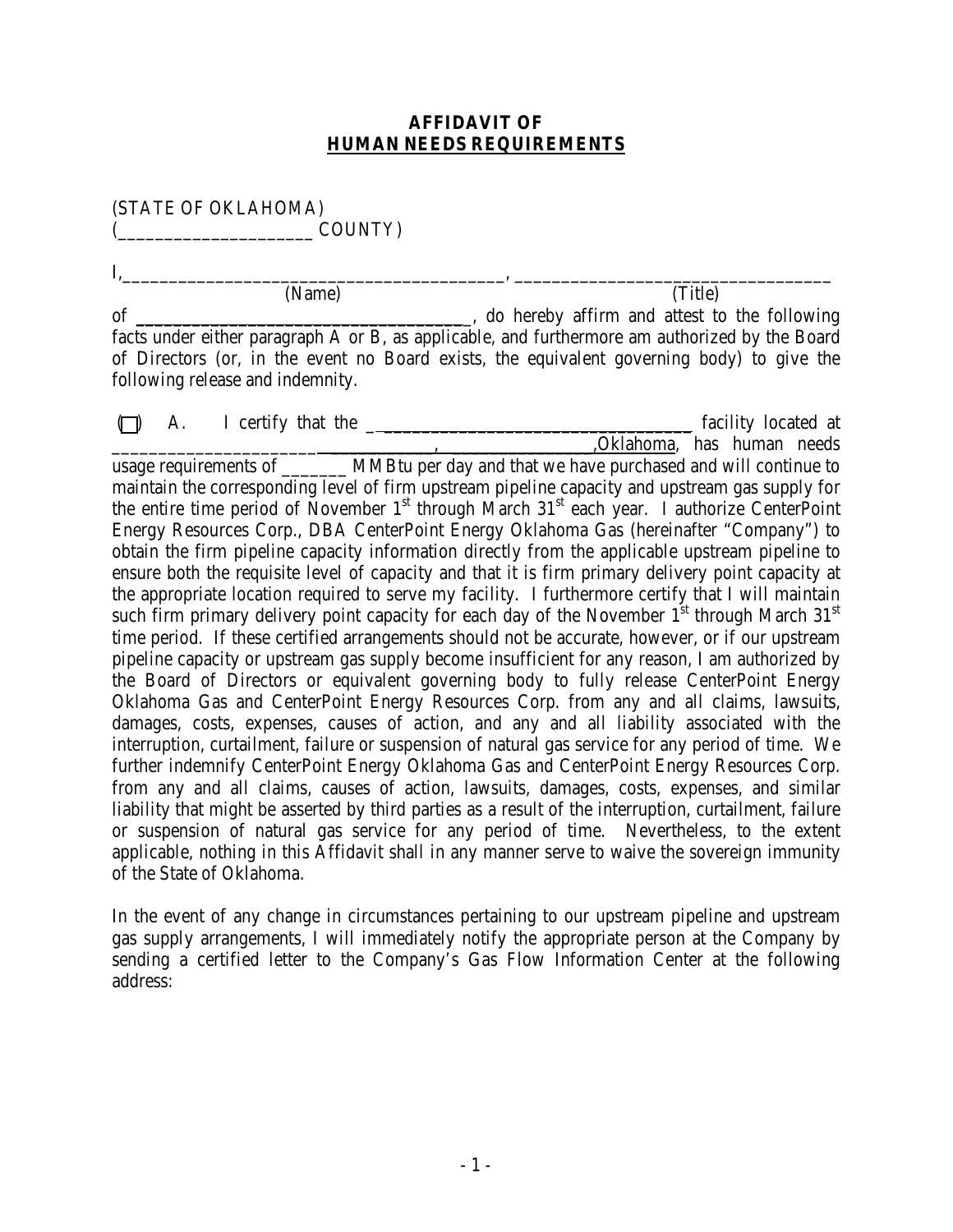CenterPoint Energy Resources Corp. DBA CenterPoint Energy Oklahoma Gas Gas Flow Information Center 525 Milam Street, Room 207 Shreveport, Louisiana 71101 Telephone No.: 1-800-254-4342 Facsimile No.: 1-318-429-3986

| (1) | В. | I certify that the $\frac{ }{ }$ |                                                                 | facility located at                                                                            |
|-----|----|----------------------------------|-----------------------------------------------------------------|------------------------------------------------------------------------------------------------|
|     |    |                                  |                                                                 | "Oklahoma, has on hand a                                                                       |
|     |    | fully functioning                |                                                                 | back-up                                                                                        |
|     |    |                                  |                                                                 | energy system (Describe type of back-up system) that can replace natural gas as the energy     |
|     |    |                                  |                                                                 | source for all of the facility's human needs usage requirements. This back-up system is also   |
|     |    |                                  |                                                                 | capable of being a continuing and sustaining source of energy for all of the facility's human  |
|     |    |                                  |                                                                 | needs usage requirements. Accordingly, on behalf of the Board of Directors or equivalent       |
|     |    |                                  |                                                                 | governing body, I hereby certify that we do not require firm pipeline capacity and natural gas |
|     |    |                                  | supplies to meet our facility's human needs usage requirements. |                                                                                                |

We recognize that if all or any portion of our natural gas supply fails to reach the appropriate CenterPoint Energy Oklahoma Gas receipt point, our natural gas service may be interrupted or curtailed. We acknowledge that the Company's sole responsibility to us is to redeliver to our facilities such gas supplies as we or our agents physically deliver to the Company's city gate, subject to the curtailment priority schedule (Policy Schedule No. 9) which will not necessarily categorize our facility as a human needs customer. In acknowledgement of these facts, should all or any portion of our natural gas supplies fail to reach the appropriate Company city-gate receipt point, I am authorized by the Board of Directors or equivalent governing body to fully release CenterPoint Energy Oklahoma Gas and CenterPoint Energy Resources Corp. from any and all claims, lawsuits, damages, costs, expenses, causes of action, and any and all liability associated with the interruption, curtailment, failure or suspension of natural gas service for any period of time. We further indemnify CenterPoint Energy Oklahoma Gas and CenterPoint Energy Resources Corp. from any and all claims, causes of action, lawsuits, damages, costs, expenses, and similar liability that might be asserted by third parties as a result of the interruption, curtailment, failure or suspension of natural gas service for any period of time.

In the event of any change in circumstances pertaining to our facility's energy backup system, I will immediately notify the appropriate person at the Company by sending a certified letter to the Company's Gas Flow Information Center at the following address:

> CenterPoint Energy Resources Corp. d/b/a CenterPoint Energy Oklahoma Gas Gas Flow Information Center 525 Milam Street, Room 207 Shreveport, Louisiana 71101 Telephone No.: 1-800-254-4342 Facsimile No.: 1-318-429-3986